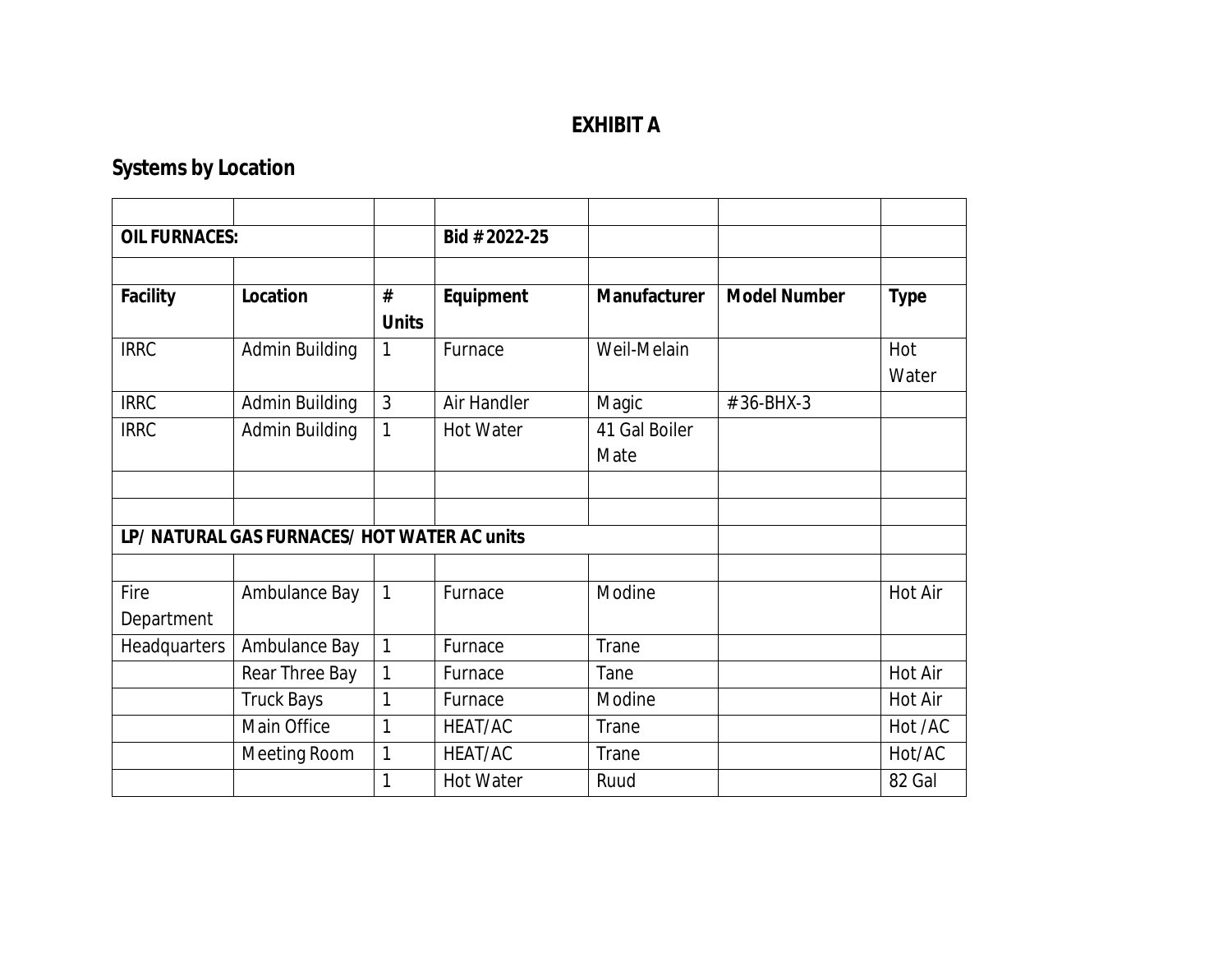| Fire               |                 | 1              | Furnace             | <b>HB</b> Smith     | SW-5 Series         |             |
|--------------------|-----------------|----------------|---------------------|---------------------|---------------------|-------------|
| Department         |                 |                |                     |                     |                     |             |
| Glenwood Rd        |                 | $\mathbf{1}$   | Hot Water Heater    | <b>Bradford</b>     | MI40356FSX          | 40 GAL      |
|                    |                 | $\overline{2}$ | Units bays          | Modine              | hot water units     |             |
|                    |                 | $\mathbf{1}$   | A/C                 | Dalkin              | FTXS 15DVJV         |             |
|                    |                 | $\mathbf{1}$   | Heat Pump           | Dalkin              | RXS 15 DVJV         |             |
| Peter's            | Maintenace      | $\mathbf{1}$   | Furnace             | Modine              | PA170AB             | Hot Air     |
| Complex            | Facility        |                |                     |                     |                     |             |
|                    |                 |                |                     |                     |                     |             |
|                    |                 |                |                     |                     |                     |             |
| <b>Facility</b>    | Location        | #              | Equipment           | <b>Manufacturer</b> | <b>Model Number</b> | <b>Type</b> |
|                    |                 | <b>Units</b>   |                     |                     |                     |             |
| <b>Eliot House</b> | <b>Basement</b> | $\mathbf{1}$   | Furnace             | Burnham             | ALP150W-2T02        | Hot         |
|                    |                 |                |                     | Alpine              |                     | Water       |
| <b>Eliot House</b> | <b>Basement</b> | $\mathbf{1}$   | <b>Indirect Hot</b> | Burnham             | <b>AL 35 SL</b>     |             |
|                    |                 |                | Water               | <b>Alliance SL</b>  |                     |             |
|                    |                 |                |                     |                     |                     |             |
| Police Dept.       | <b>Upstairs</b> | $\mathbf{1}$   | Water Heater        | Lochinvar           | <b>CHN 751</b>      | Hot         |
|                    |                 |                |                     | Copper Fin          |                     | Water       |
| Headquarters       | <b>Upstairs</b> | $\mathbf{1}$   | <b>Hot Water</b>    |                     | <b>RJS 100</b>      | Hot         |
|                    |                 |                | Storage             |                     |                     | Water       |
|                    | <b>Upstairs</b> | $\overline{2}$ | <b>Air Handlers</b> | Trane               |                     |             |
|                    | <b>Upstairs</b> | $\overline{2}$ | H. W. EX Units      | Trane               |                     |             |
|                    | Server Room     | $\mathbf{1}$   | A/C                 | Carrier             | FB4CNF048           |             |
|                    | Server Room     | $\mathbf{1}$   | Heat/AC             | Mitsubishi          |                     |             |
|                    | Radio Room      | $\mathbf{1}$   | A/C                 | Carrier             | <b>FB4CNF 036</b>   |             |
|                    | Radio Room      | $\mathbf{1}$   | Heat/AC             | Mitsubishi          |                     |             |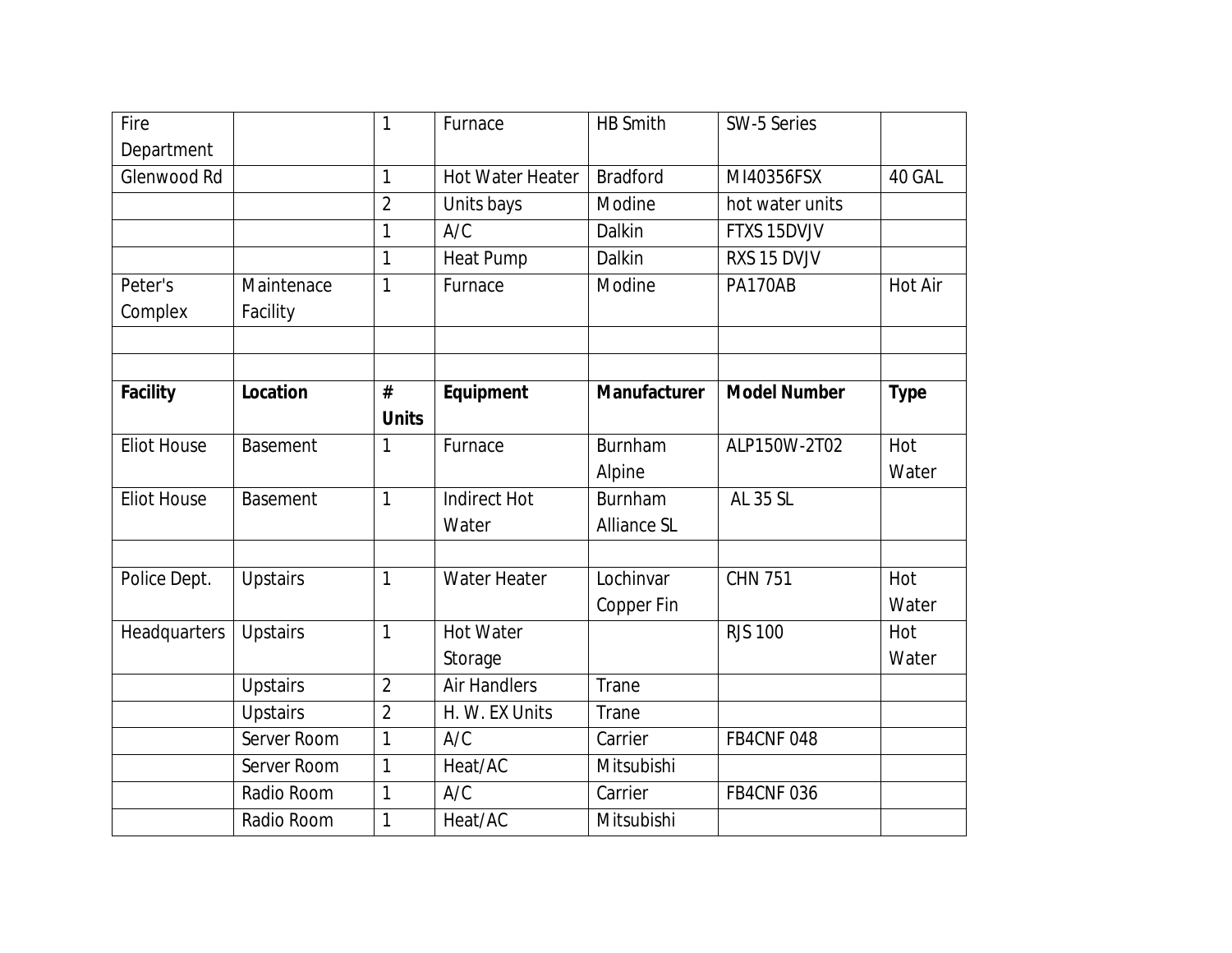|                     | Dispatch        | $\mathbf{1}$   | Hot water               | <b>Burnham</b> | V905A           |         |
|---------------------|-----------------|----------------|-------------------------|----------------|-----------------|---------|
|                     | Dispatch        | $\mathbf{1}$   | A/C                     | Carrier        |                 |         |
|                     | Sally port      | $\overline{2}$ | Hot Water               | Trane          |                 |         |
|                     |                 |                | Exchange Units          |                |                 |         |
|                     | Exterior        | $\overline{4}$ | A/C                     | Carrier        |                 |         |
|                     | Exterior        | $\overline{2}$ | A/C                     | Trane          |                 |         |
|                     | Exrerior        | $\overline{2}$ | A/C                     | Mitsubishi     |                 |         |
|                     | System          | 8              | Re Heat/ Control        |                |                 |         |
|                     |                 |                |                         |                |                 |         |
|                     |                 |                |                         |                |                 |         |
| F                   |                 |                |                         |                |                 |         |
| <b>Public Works</b> | Office          | $\mathbf{1}$   | Furnace                 | Trane          | <b>XR 80</b>    |         |
|                     |                 | $\mathbf{1}$   | AC                      | Trane          | 2TTB3036A1000AA |         |
|                     |                 | 1              | Hot Water Heater        | A/O Smith      | FCG75-301-301   |         |
|                     | Dog Pound       |                | AC /Heat                | Temp Star      | E11204572       |         |
|                     |                 |                | <b>Hot Water Heater</b> | A/O Smith      | 1304A012905     |         |
|                     |                 |                |                         | Electric       |                 |         |
|                     | Bay 1           | $\mathbf{1}$   | <b>High Efficency</b>   | Modine         |                 |         |
|                     | Bay 2           | $\mathbf{1}$   | Furnace                 | Modine         |                 |         |
|                     | Bay 3           | $\mathbf{1}$   | <b>High Efficency</b>   | Modine         |                 |         |
|                     | Northend        | $\mathbf{1}$   | Furnace                 | Year Round     |                 | Hot Air |
|                     | Station         |                |                         |                |                 |         |
|                     | Maintenance     | $\mathbf{1}$   | <b>High Efficency</b>   | Modine         |                 |         |
|                     | <b>Building</b> |                |                         |                |                 |         |
|                     |                 |                |                         |                |                 |         |
|                     |                 |                |                         |                |                 |         |
|                     |                 |                |                         |                |                 |         |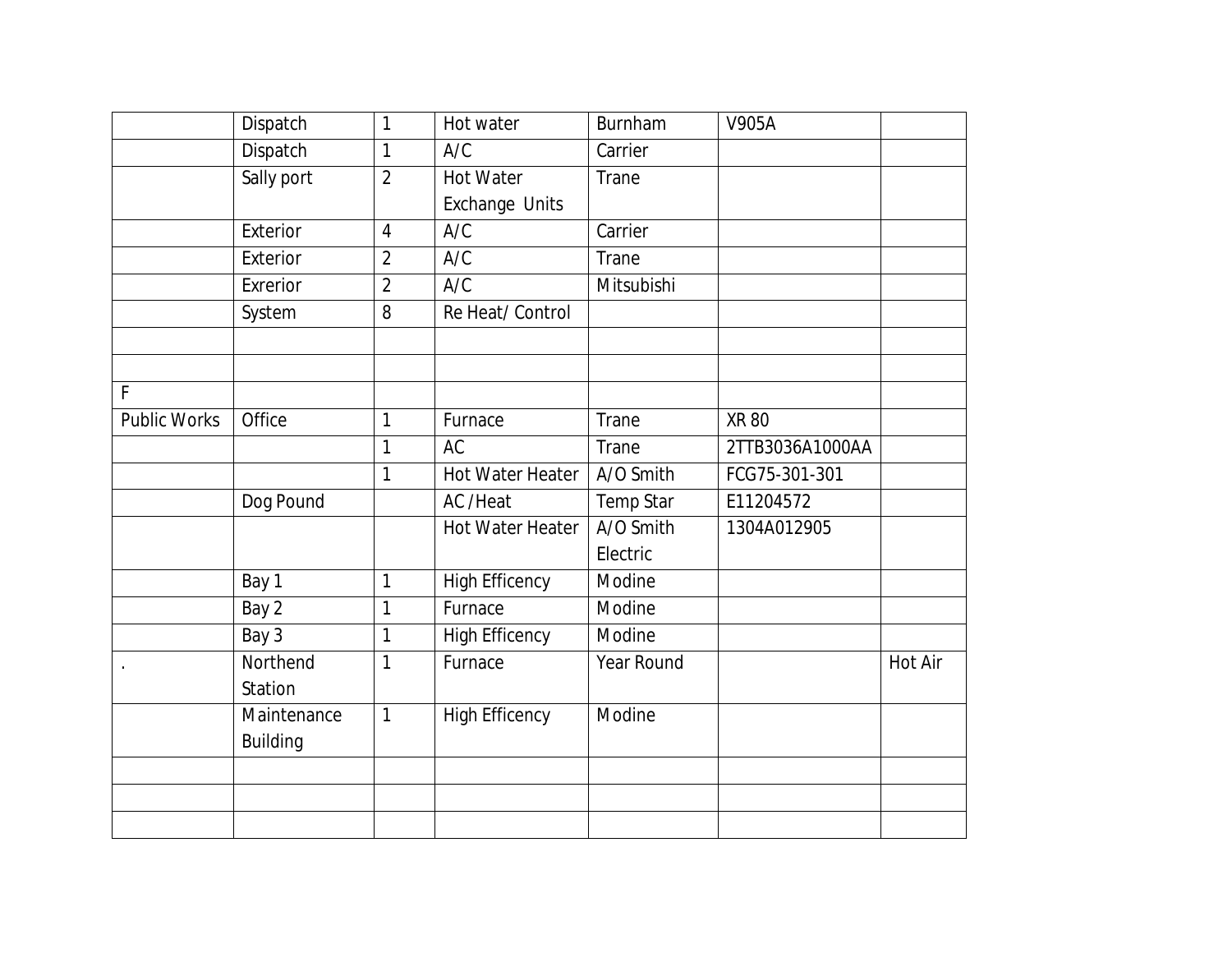| <b>Facility</b>     | Location                                  | #<br><b>Units</b> | Equipment              | <b>Manufacturer</b> | <b>Model Number</b> | <b>Type</b> |
|---------------------|-------------------------------------------|-------------------|------------------------|---------------------|---------------------|-------------|
| Boiler 1            | <b>Boiler Room</b>                        |                   |                        |                     |                     |             |
| Boiler <sub>2</sub> | <b>Boiler Room</b>                        |                   |                        |                     |                     |             |
| <b>Town Hall</b>    | Auditorium                                | $\mathbf{1}$      | Inside Unit            | Carrier             | 39H7-149            |             |
|                     | Auditorium                                | $\mathbf{1}$      | <b>Exterior Unit</b>   | Carrier             | 38AK5034-501        |             |
|                     | <b>Historical Room</b>                    | $\mathbf{1}$      | Inside Unit            | Magic Air           | 60-BHX-3-A          |             |
|                     |                                           |                   | <b>Condensing Unit</b> | Lenox               | HS29-048-98         |             |
|                     | Maintenance<br>Room                       | $\mathbf{1}$      | Inside Unit            | Carrier             | FY4ANF042           |             |
|                     | <b>Custodial Office</b>                   | $\mathbf{1}$      | <b>Condensing Unit</b> | Carrier             | 24ACB336A300        |             |
|                     |                                           | 1                 | Inside Unit            | Carrier             | 40BNB018301         |             |
|                     |                                           | 1                 | <b>Condensing Unit</b> | Carrier             | 38BNB01831          |             |
|                     | <b>Land Trust</b><br><b>Building Dept</b> | $\mathbf{1}$      | Inside Unit            | Carrier             | 40BNB018301         |             |
|                     |                                           | $\mathbf{1}$      | <b>Condensing Unit</b> | Carrier             | 38BNB018311         |             |
|                     | Voter Reg<br>Technology                   | $\mathbf{1}$      | <b>Ductless</b>        |                     |                     |             |
|                     | Kitchen                                   | $\mathbf{1}$      | <b>Ductless</b>        |                     |                     |             |
|                     | Selectmans<br>Office                      | 1                 | <b>Ductless</b>        |                     |                     |             |
|                     | Selectman<br>Reception                    | $\mathbf{1}$      | <b>Ductless</b>        |                     |                     |             |
|                     | <b>Tax Office</b>                         | 1                 | <b>Ductless</b>        |                     |                     |             |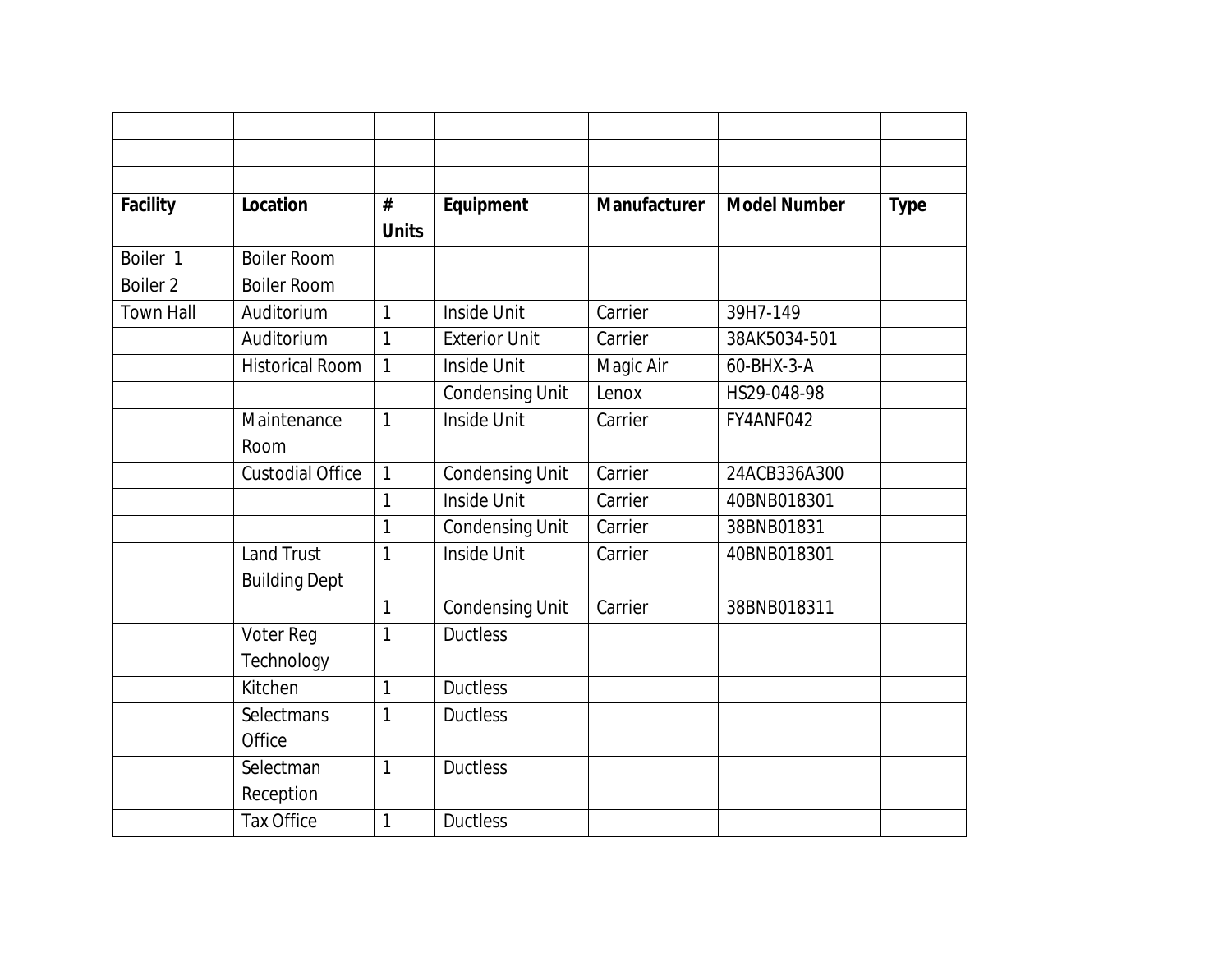|                  | Assessors Office   | $\mathbf{1}$   | <b>Ductless</b>  |                     |                     |             |
|------------------|--------------------|----------------|------------------|---------------------|---------------------|-------------|
|                  | Finance Office     | $\mathbf{1}$   | <b>Ductless</b>  |                     |                     |             |
|                  | <b>Town Clerk</b>  | $\mathbf{1}$   | <b>Ductless</b>  |                     |                     |             |
|                  | Rose Room          | $\mathbf{1}$   | <b>Ductless</b>  |                     |                     |             |
|                  | Green Room         | $\mathbf{1}$   | <b>Ductless</b>  |                     |                     |             |
| <b>Town Hall</b> | Located            |                | Heat             | Roof and attic      |                     |             |
| Annex            |                    |                |                  |                     |                     |             |
|                  | on/in Roof and     |                | A/C              |                     |                     |             |
|                  | Attic              |                |                  |                     |                     |             |
|                  |                    |                |                  |                     |                     |             |
|                  |                    |                |                  |                     |                     |             |
|                  |                    |                |                  |                     |                     |             |
| Animal           |                    |                | Heat/AC          |                     |                     | propane     |
| Shelter          |                    |                |                  |                     |                     |             |
|                  |                    |                |                  |                     |                     |             |
|                  |                    |                |                  |                     |                     |             |
|                  |                    |                |                  |                     |                     |             |
|                  |                    |                |                  |                     |                     |             |
|                  |                    |                |                  |                     |                     |             |
|                  |                    |                |                  |                     |                     |             |
| <b>Facility</b>  | Location           | #              | Equipment        | <b>Manufacturer</b> | <b>Model Number</b> | <b>Type</b> |
|                  |                    | <b>Units</b>   |                  |                     |                     |             |
| Henry Carter     | <b>Boiler Room</b> | $\mathbf{1}$   | Hot Water Boiler | Burnham             | V905A               | Gas         |
| Library          | <b>Boiler Room</b> | $\mathbf{1}$   | Hot Water Heater | A/O Smith           | ELSC 20             | Gas         |
|                  | Roof Top           | $\overline{2}$ | A/C              | Trane               |                     |             |
|                  |                    |                |                  |                     |                     |             |
|                  |                    |                |                  |                     |                     |             |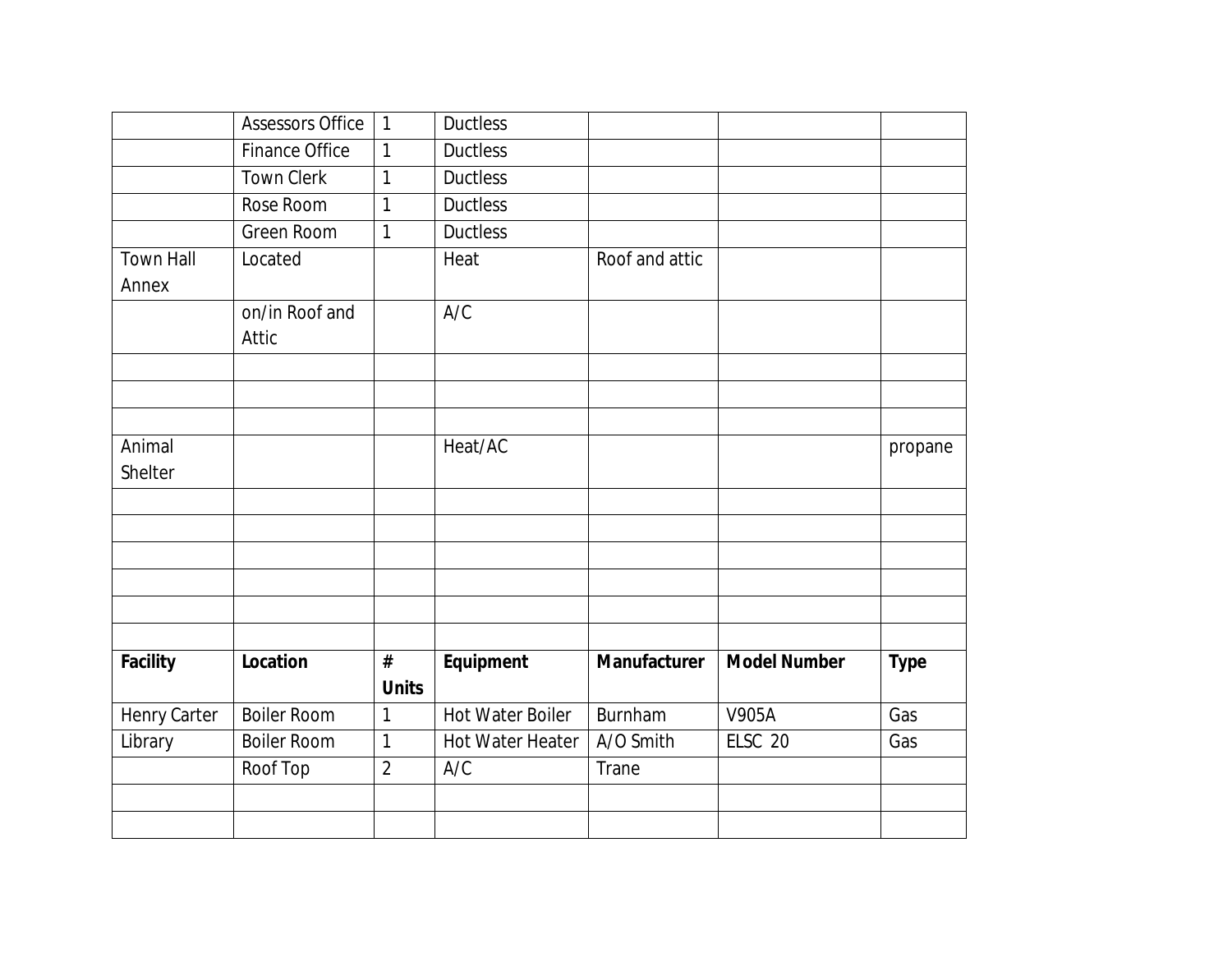| Technolgy | Eliot | Data Rack | Liebert Rack |  |
|-----------|-------|-----------|--------------|--|
|           |       |           | AC           |  |
|           |       |           |              |  |

## **Locations by Address**

| Facility                         | Address                   |
|----------------------------------|---------------------------|
|                                  |                           |
| <b>Henry Carter Library</b>      | 10 Killingworth Turnpike  |
| Pierson School                   | 75 E Main St              |
| Eliot                            | 69 Fairy Dell Rd          |
| <b>Animal Shelter</b>            | 117 Nod Rd                |
| Town Hall Annex                  | l48 East Main St          |
| Town Hall                        | l54 East Main Street      |
| <b>Public Works</b>              | 117 Nod Rd                |
| Police Dept. HQ                  | 170 East Main St          |
| <b>Eliot House</b>               | l50 East Main St          |
| Fire Dept. Glen. RD              | 149 Glenwood Rd           |
| Fire Dept. HQ                    | 35 East Main Street       |
| Police Dept. North               | 270 Killinworth Turnpike  |
| Morgan High School (new address) | 71 Killingworth Tpk       |
| <b>IRRC</b>                      | 201 Killingworth Turnpike |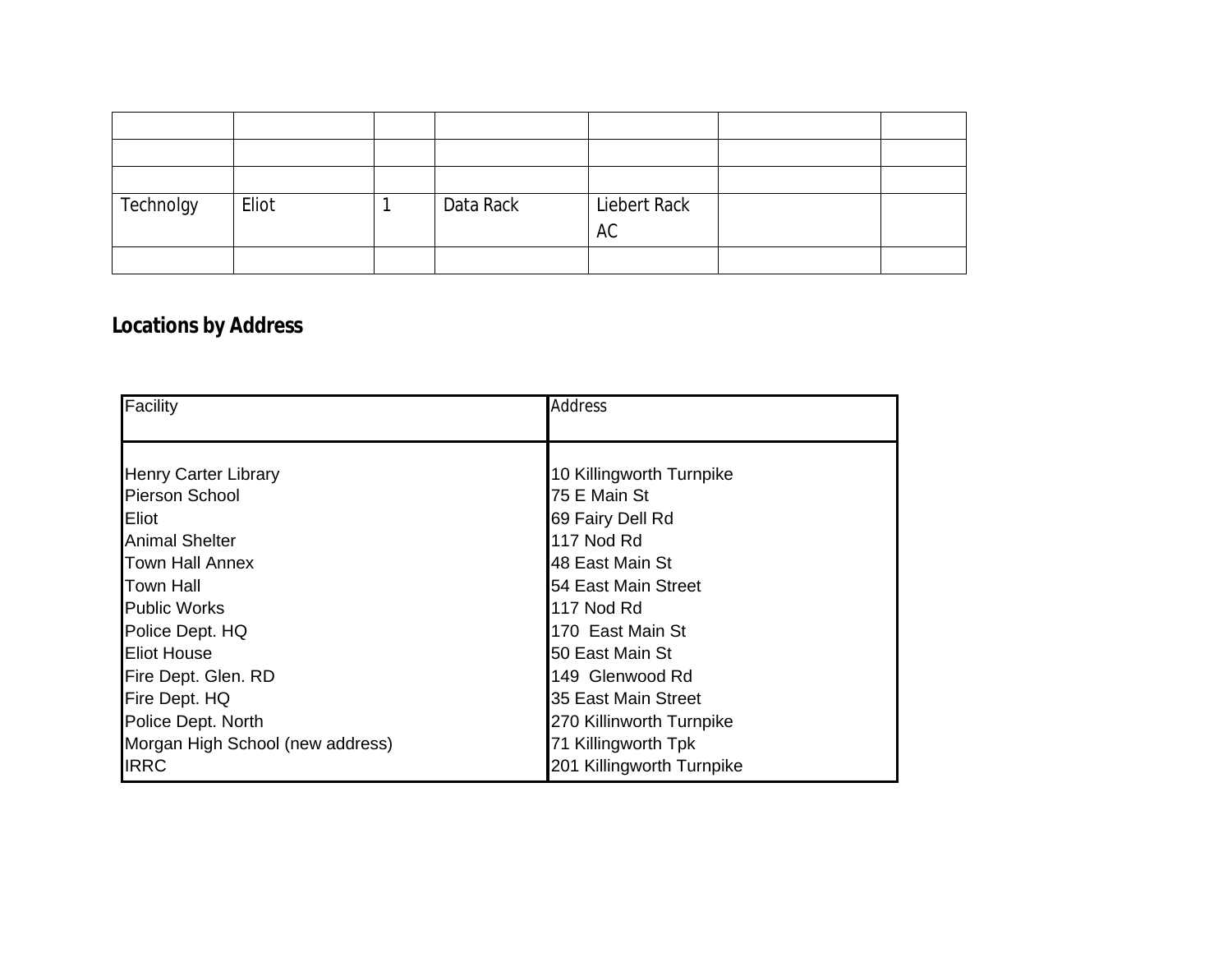## **Minimum PM Service**

| Gas Furnace Maintenance requirements |         |         |      |        |         |
|--------------------------------------|---------|---------|------|--------|---------|
|                                      |         |         |      |        |         |
| Description                          | Inspect | Replace | Test | Adjust | Clean   |
|                                      |         |         |      |        |         |
| <b>Thermostat Settings</b>           | Χ       |         | X    | Χ      |         |
| Over-all Condition                   | X       |         |      |        |         |
| <b>Electrical Connections</b>        | X       |         |      |        |         |
|                                      |         |         |      |        |         |
| Safety Shut off Response             | X       |         |      |        |         |
| Pilot Light                          | X       |         |      |        | X       |
| Electronic Spark Ignition            | X       |         |      |        |         |
| Air filters                          |         | $\sf X$ |      |        |         |
| Pulleys and Belts                    | Χ       |         |      | Χ      |         |
| <b>Blower Motor</b>                  | X       |         |      |        |         |
| Smoke Stack/Flue Pipe                | X       |         |      |        | X       |
| <b>Control Settings</b>              | $\sf X$ |         |      |        |         |
| Draft Regulator                      | X       |         |      |        |         |
| <b>Combustion Chamber</b>            | X       |         |      | X      | X       |
| Safety Controls                      | X       |         | X    |        |         |
| All Wiring                           | Χ       |         |      |        |         |
| Motors with oiling ports             | Χ       |         |      |        | add oil |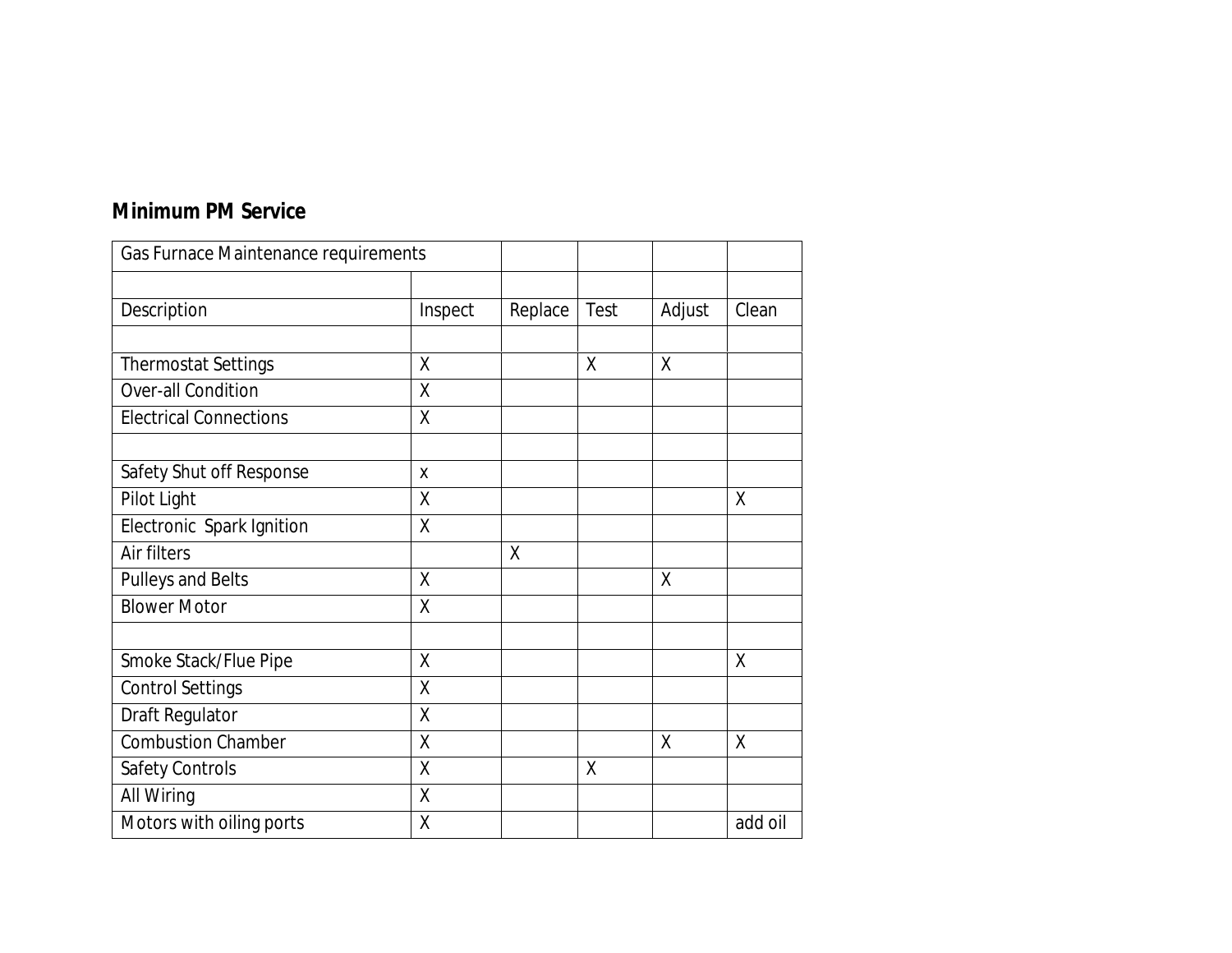| <b>Heat Exchanger</b> |  |  |                          |
|-----------------------|--|--|--------------------------|
| Venting System        |  |  | $\cdot$                  |
| <b>Burners</b>        |  |  | $\overline{\phantom{a}}$ |

| Preventative Maintenance Program Town Oil Fired Furnaces |         |         |      |        |       |  |
|----------------------------------------------------------|---------|---------|------|--------|-------|--|
|                                                          |         |         |      |        |       |  |
| Description                                              | Inspect | Replace | Test | Adjust | Clean |  |
| <b>Check Over-all Condition</b>                          |         |         |      |        |       |  |
| Air filters                                              |         | X       |      |        |       |  |
| <b>Oiling Bearings</b>                                   | X       |         |      |        |       |  |
| <b>Pulleys and Belts</b>                                 | $\sf X$ |         |      | X      |       |  |
| <b>Blower Motor</b>                                      | Χ       |         |      |        |       |  |
| <b>Smoke Stack Connections</b>                           | X       |         |      |        |       |  |
| Smoke Stack/Flue Pipe                                    | X       |         |      |        | Χ     |  |
| <b>Control Settings</b>                                  | X       |         |      |        |       |  |
| Oil Lines and Connections                                | Χ       |         |      |        |       |  |
| Oil Filter/Gasket                                        |         | X       |      |        |       |  |
| Draft Regulator                                          | χ       |         |      |        |       |  |
| Strainer                                                 |         | X       |      |        |       |  |
| Nozzle                                                   |         | X       |      |        |       |  |
| <b>Burner Blower</b>                                     | Χ       |         |      |        |       |  |
| <b>Burner Motor</b>                                      | Χ       |         |      |        |       |  |
| Oil Pump                                                 |         |         |      |        |       |  |
| <b>Combustion Chamber</b>                                | Χ       |         |      | Χ      | Χ     |  |
| Electrodes                                               |         |         |      |        |       |  |
| <b>Efficency Test</b>                                    |         |         | X    | X      |       |  |
| Safety Controls                                          | X       |         | X    |        |       |  |
| <b>CAD Cell</b>                                          | X       |         |      |        | Χ     |  |
| All Wiring                                               | Χ       |         |      |        |       |  |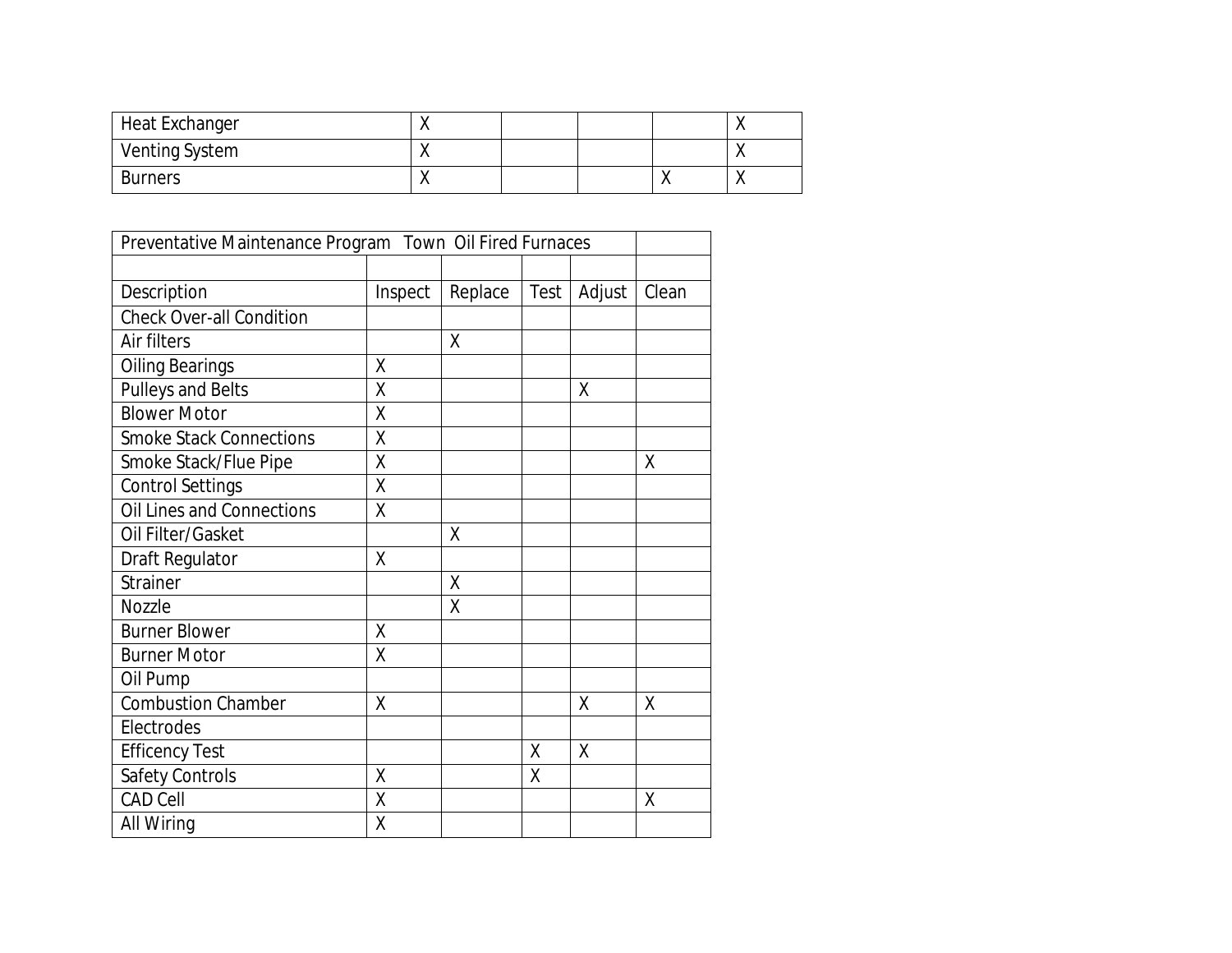| <b>Air Handler</b>                                        |              |                  |             |        |       |
|-----------------------------------------------------------|--------------|------------------|-------------|--------|-------|
| <b>Description</b>                                        | Inspect      | Replace          | <b>Test</b> | Adjust | Clean |
| <b>Check Over-all Condition</b>                           | X            |                  |             |        |       |
| <b>Air filters</b>                                        | X            | $\boldsymbol{X}$ |             |        |       |
| Lubricate if needed                                       |              |                  |             |        |       |
| <b>Blower Assembly Include Belts &amp; Pully Assembly</b> | X            |                  |             |        | X     |
| Fan motor bearings                                        | X            |                  |             |        |       |
| Fan motor housing                                         | X            |                  |             |        |       |
| <b>Blower wheel</b>                                       | $\mathbf{x}$ |                  |             |        | X     |
| Check for noise and vibration                             | $\mathsf{X}$ |                  |             |        |       |
| <b>Control Settings</b>                                   | X            |                  |             |        |       |
| <b>Evaporator Coil</b>                                    | $\mathsf{X}$ |                  |             |        |       |
| <b>Eletrical Connections</b>                              | X            |                  |             |        |       |
| <b>Air Plenum Seals-Insulation</b>                        | X            |                  |             |        |       |
| Condensate Pan, Drain Line, Trap (if applicable)          | X            |                  |             |        |       |
| Condensate Pump (if applicable)                           | X            |                  |             |        |       |
| <b>Supply Ductwork</b>                                    | X            |                  |             |        |       |
| <b>Return Ductwork</b>                                    | X            |                  |             |        |       |
| <b>Thermostat</b>                                         | X            |                  | X           |        |       |
| <b>All Electrical Connections</b>                         | X            |                  |             |        |       |
|                                                           |              |                  |             |        |       |
|                                                           |              |                  |             |        |       |
| <b>All Wiring</b>                                         | X            |                  |             |        |       |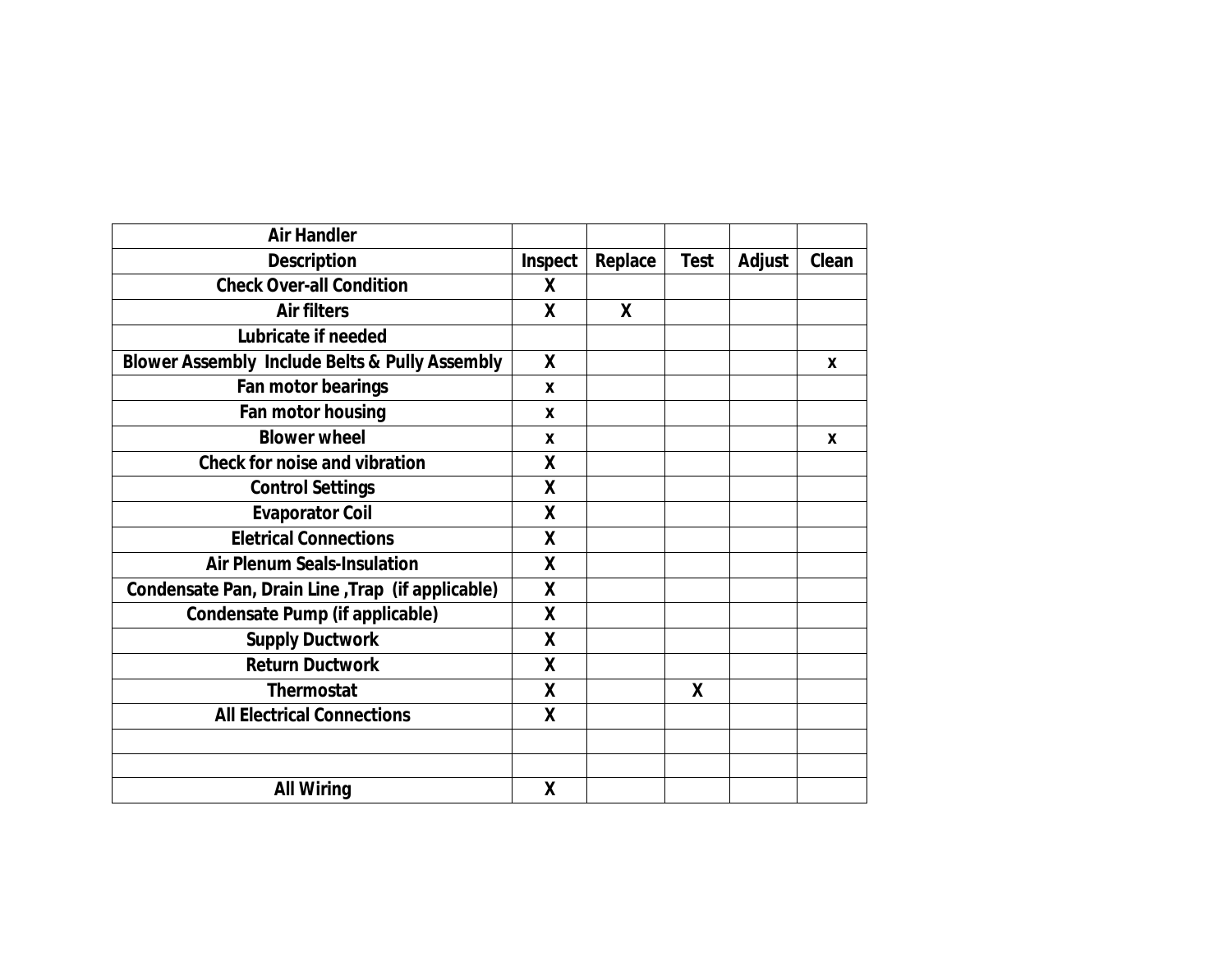| <b>Condensing Unit</b>                        |         |         |             |        |       |
|-----------------------------------------------|---------|---------|-------------|--------|-------|
| <b>Description</b>                            | Inspect | Replace | <b>Test</b> | Adjust | Clean |
| <b>All Electrical Connections</b>             | Χ       |         |             |        |       |
| <b>Contactors, Relays and Safety Controls</b> | X       |         |             |        |       |
| Proper Clearance Around Condensor Unit        | χ       |         |             |        |       |
| <b>Insulation on Refrigerent Lines</b>        | χ       |         |             |        |       |
| Lubricate as needed                           | X       |         |             |        |       |
| <b>Comb Condensor Fins as Needed</b>          | Χ       |         |             |        |       |
| <b>Condensor Coil</b>                         | X       |         |             |        |       |
| Debris and Dirt from Inside the Cabinet       | X       |         |             |        |       |
| <b>Refrigernet Level</b>                      | X       |         |             |        |       |
| <b>Inspect for any Damage</b>                 | X       |         |             |        |       |
| <b>Control Box</b>                            | X       |         |             |        |       |

| Compressor                              |         |         |             |        |       |
|-----------------------------------------|---------|---------|-------------|--------|-------|
| <b>Description</b>                      | Inspect | Replace | <b>Test</b> | Adjust | Clean |
| <b>Power Consumption</b>                | Χ       |         |             |        |       |
| General operation and overall condition | X       |         |             |        |       |
| Lubricating system                      | Χ       |         |             |        |       |
| Check for noise and vibration           | x       |         |             |        |       |
| Check filter dryer                      | Χ       |         |             |        |       |
|                                         |         |         |             |        |       |
| <b>GENERAL SYSTEM</b>                   |         |         |             |        |       |
| <b>Description</b>                      | Inspect | Replace | <b>Test</b> | Adjust | Clean |
| <b>All controls</b>                     | χ       |         | X           | X      |       |
| <b>Damper Controls</b>                  | X       |         |             | X      |       |